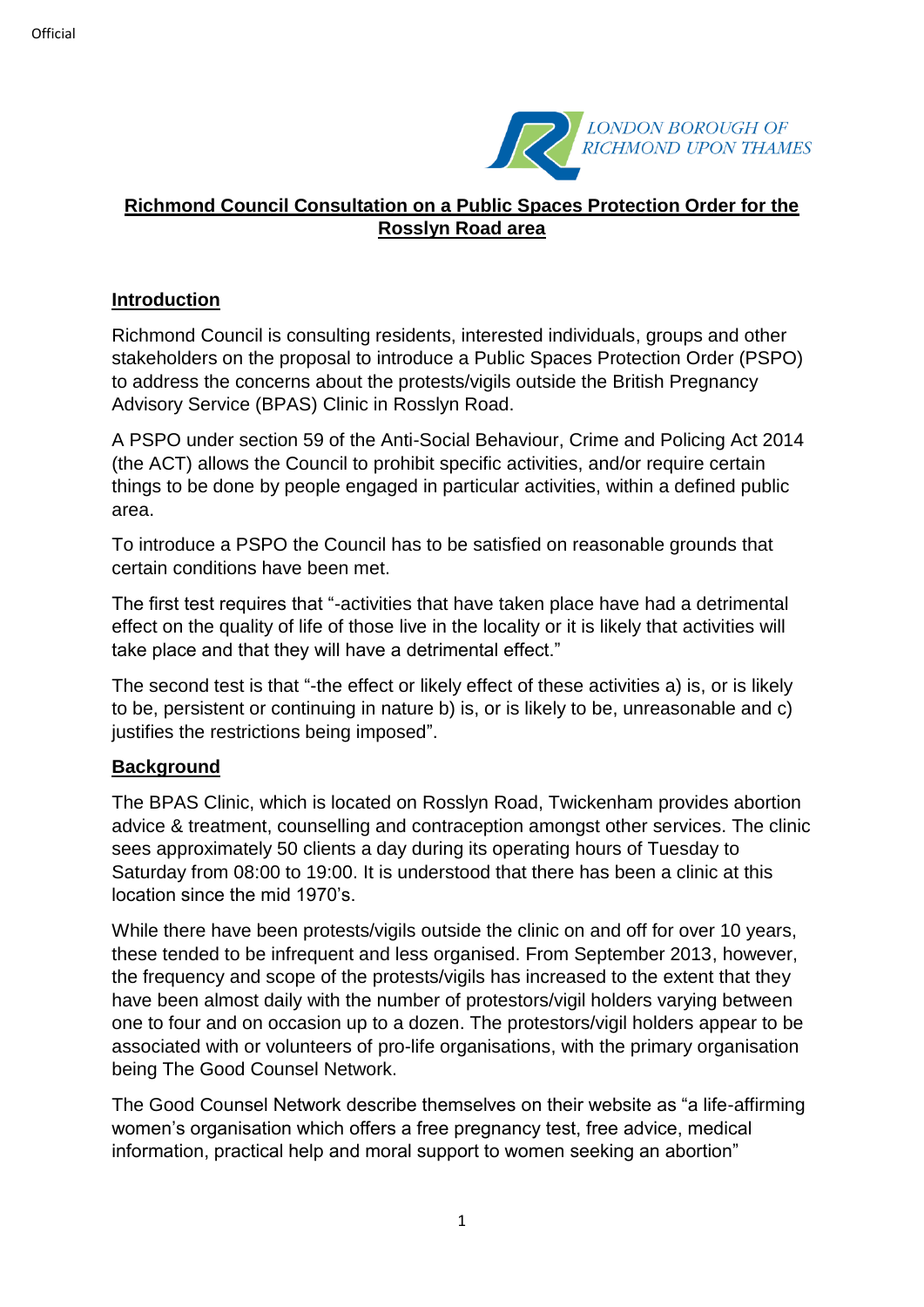### **Evidence base and investigation**

In response to these daily protests/vigils a group of residents organised and presented a petition to the Full Council meeting in November 2014 raising concerns about the negative impact the protests/vigils were having on the local neighbourhood. The Cabinet Member for Community Safety responded that "the Council would do all that was lawful to stop the problems."

This was followed by a second petition in 2017-18 by local residents group "Reclaim Rosslyn Road", calling on the Council to take all measures within its power, including the option of a PSPO, to allow women to access services "free from interference and intimidation."

In response to a question from one of the ward councillors at the Full Council meeting in January 2018 the Cabinet Member for Housing, Public Health and Community Safety at the time responded by saying that he was committed to "identifying all the options open to the Council to deal with issues of anti-social behaviour, causing harassment, alarm and distress to patients attending the BPAS clinic."

A range of behaviours have been reported, including displaying images, approaching people and attempting to speak to them, handing out leaflets, and rosary beads, which have made some people feel upset, uncomfortable, intimidated and/or harassed.

In response to these concerns officers from the Community Safety Service have been liaising with interested parties about their concerns and to review the evidence base. These meetings and the evidence review have taken place from January 2018 to the present.

Officers have analysed the impact and witness statements gathered by BPAS and Richmond Police over the period 2003-2018, of which the majority relate to the period 2013-18 when the protests/vigils became more regular and co-ordinated.

The analysis of these statements coupled with the petitions and community safety officer observations, demonstrate that the protests/vigils continue to have a negative impact on some of those who visit, work, reside in the local area or visit the clinic and that they feel harassed, alarmed or distressed by the presence of the protests/vigils.

The Council wrote to The Good Counsel Network asking them to cease the activities that were causing complaints. In response to the Council's letter they refuted the description of their vigils and offers of help as protests and denied that their actions caused harassment, alarm or distress.

# **Why a PSPO?**

The Council considered the powers of various Anti-Social Behaviour and Public Order Acts as part of an options appraisal report. These included

- Negotiated agreement
- Byelaw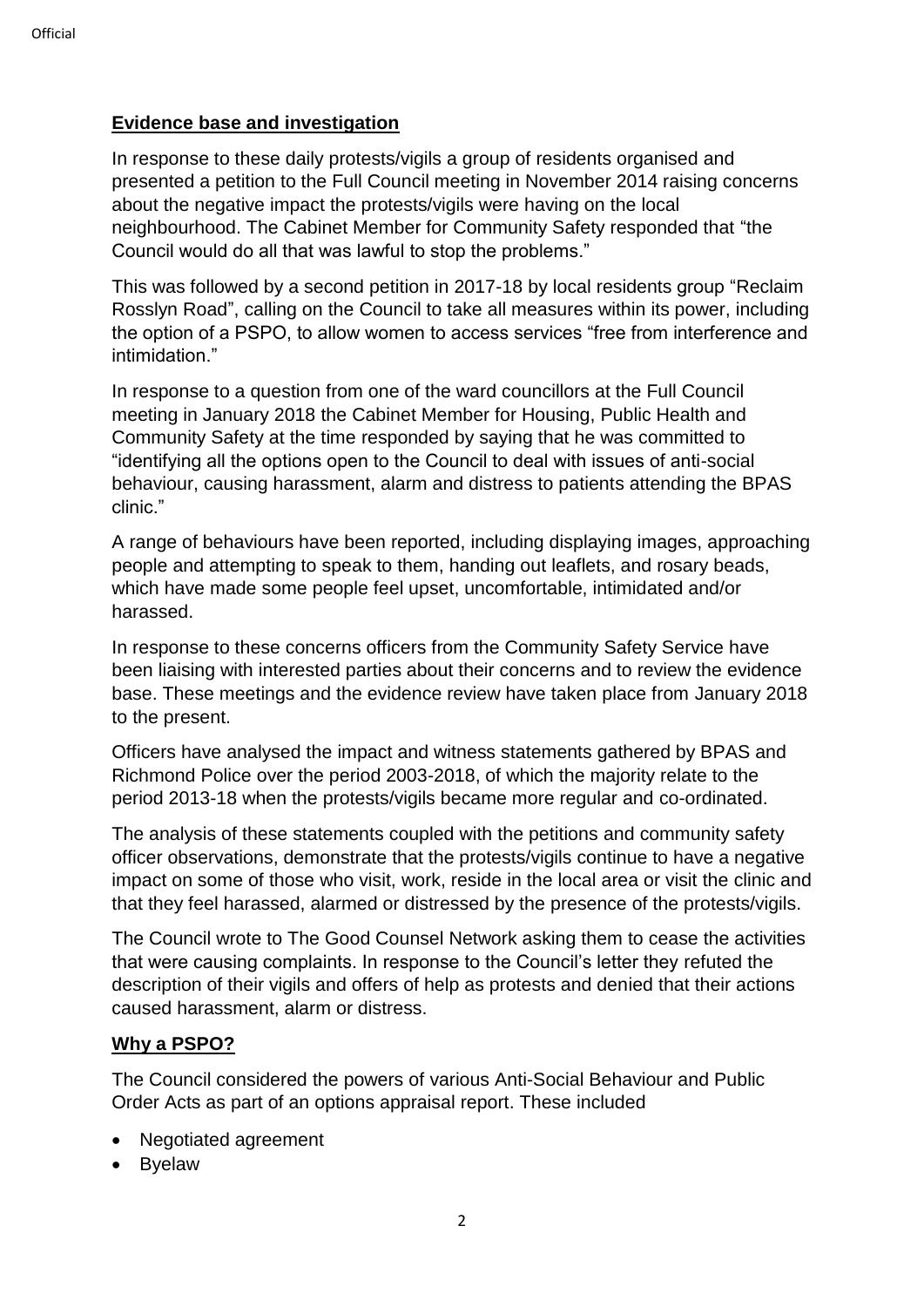- Community Protection Notices
- Dispersal Power
- Protection from Harassment Act 1997
- Public Order Act 1986
- Public Spaces Protection Order (PSPO)

The report concluded that a PSPO could be the most appropriate proportionate and effective power to use.

# **What would a PSPO involve?**

A PSPO prohibits specific activities within a defined area. In this case the activities and the defined area (or buffer zone) are shown at the end of this document.

Failing to comply with the restrictions imposed by the PSPO would constitute a criminal offence.

If implemented the Order would be introduced for three years and reviewed on a regular basis.

### **Have your say**

We would like to hear your views on the issue and whether or not you would support the implementation of a PSPO in the Rosslyn Road area.

The consultation will run for 6 weeks between **29th October** and **9 th December 2018**.

The consultation is seeking the views of those who live, work, visit or pass through the area, those who access services from the BPAS Clinic, local stakeholders, groups affected by these proposals and statutory consultees.

To ensure that everyone has the opportunity to take part in the consultation the Council will:

- Send letters to those households in the proposed buffer zone and in the immediate surrounding area.
- Contact the BPAS Clinic, The Good Counsel Network, other stakeholder groups and statutory consultees.
- Set up an online questionnaire and provide paper copies for local venues and on request.
- Publicise the consultation via press releases, social media and through the Council's Community Links team.

The consultation is open to all and respondents will be asked for their full postcode and the capacity in which they are responding, so that we understand any impact on people in the area.

The draft PSPO and map of the potential buffer zone are included as appendices to this consultation document.

All other supporting documents can be viewed at: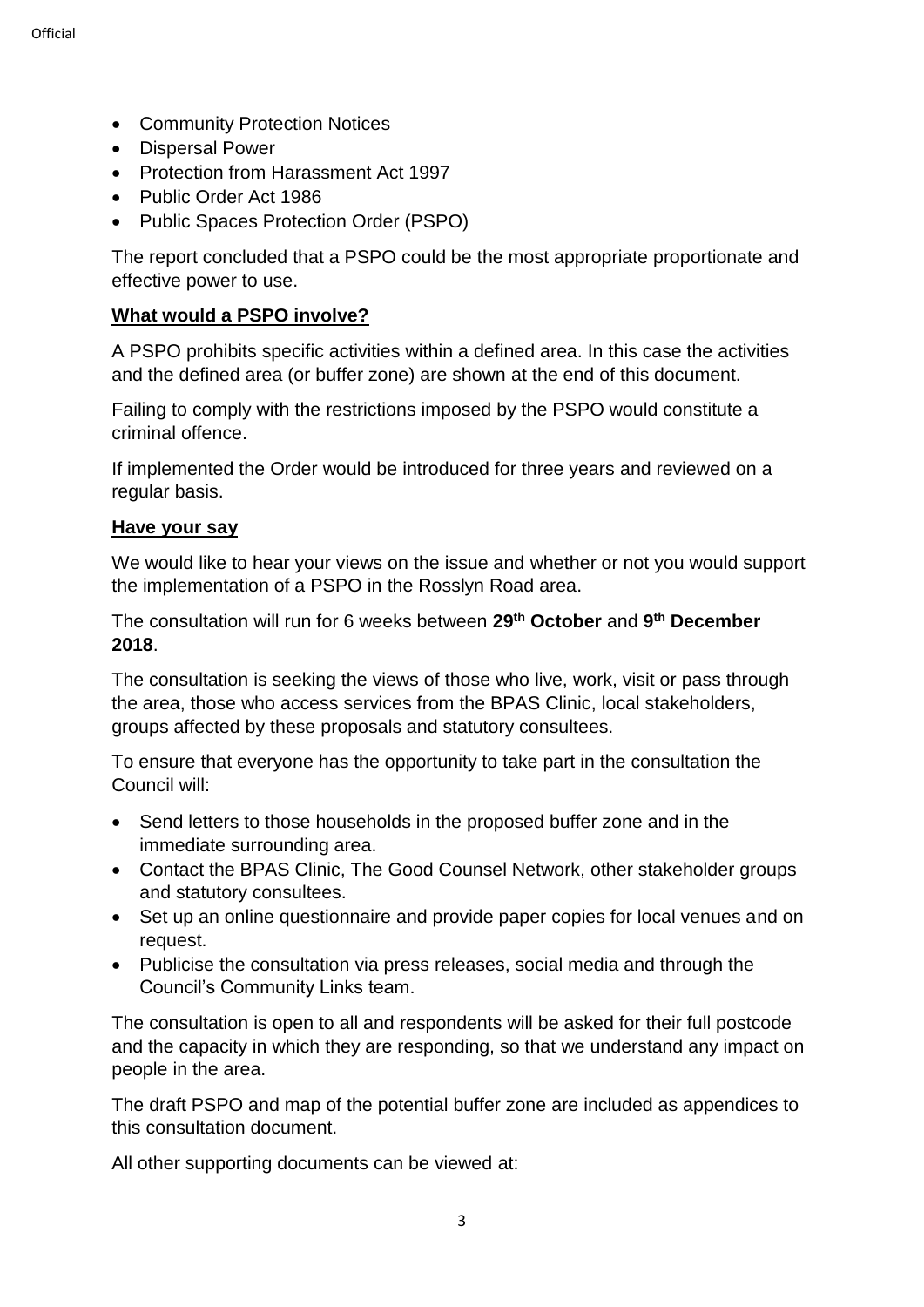<https://cabnet.richmond.gov.uk/mgAi.aspx?ID=35875#mgDocuments>

To take part in the online consultation please go to:

<https://haveyoursay.citizenspace.com/community-safety/rosslyn-road>

If you have any questions or need help in relation to the consultation please call **020 8891 1411** or e-mail us at [consultationrosslynroad@richmond.gov.uk](mailto:consultationrosslynroad@richmond.gov.uk)

# **The most effective way for your views to be fully considered is to complete the online consultation questionnaire or a paper copy.**

### **Next steps**

Once the consultation is completed a further report will be submitted to the Council's Regulatory Committee, which will include a full analysis of the consultation. This report will include a recommendation on whether or not to implement a PSPO. The Council will need to be satisfied that a PSPO would meet the necessary conditions and provide a proportionate response to the issues identified. This report is expected to be considered by the Regulatory Committee in early February 2019.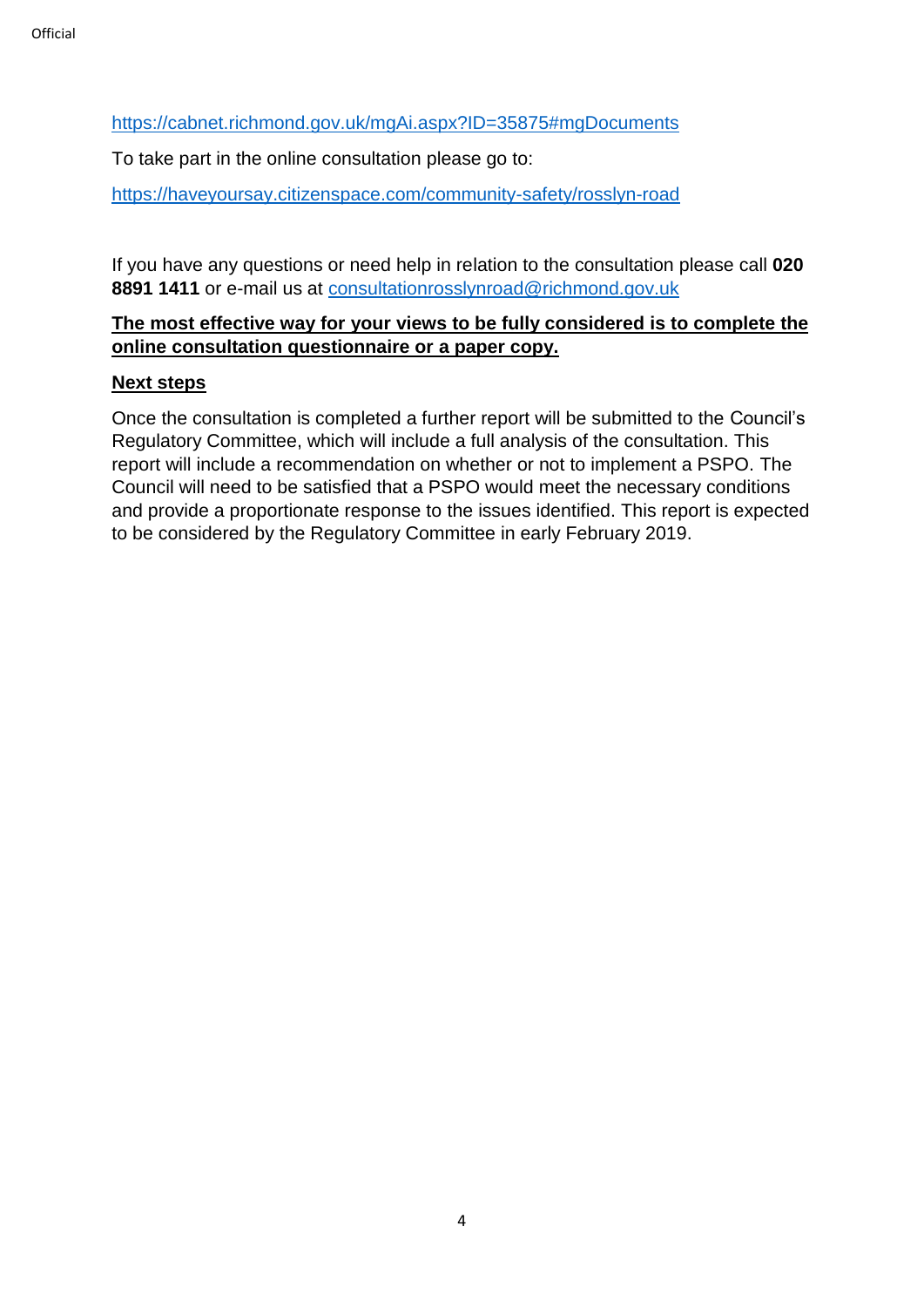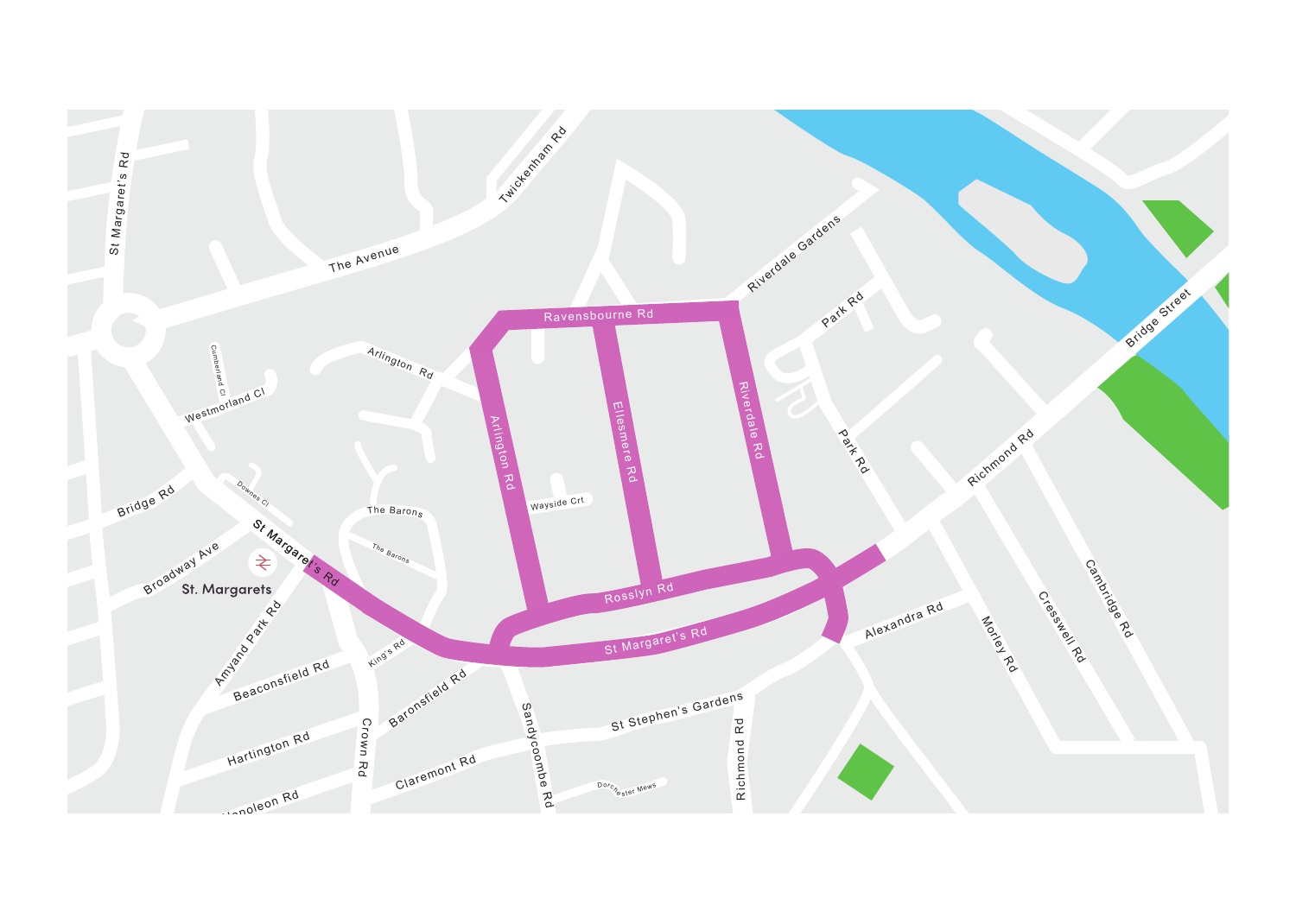# **London Borough of Richmond upon Thames Council**

# **The Anti-Social Behaviour Crime and Policing Act 2014**

# **The Public Spaces Protection Order (Rosslyn Road) 2019**

**WHEREAS** the London Borough of Richmond upon Thames Council ("the Council") is satisfied that the requirements of sections 59 and 72 of the Anti-Social Behaviour, Crime and Policing Act 2014 ("the Act") have been satisfied and that it is, in all the circumstances, appropriate to make this Order. This order is made by the Council and shall be known as the Public Spaces Protection Order (Rosslyn Road) 2019.

**WHEREAS** the Council is satisfied that activities have been and will continue to be carried out in the buffer zone referred to below which have had and will continue to have a detrimental effect on the quality of life of those in the locality, such activities being the vigils, protests or interaction with staff or visitors or patients of the BPAS Clinic in Rosslyn Road Twickenham or such protests that affect residents in Rosslyn Road Twickenham and surrounding roads.

**WHEREAS** the Council, in making this Order is satisfied on reasonable grounds that the activities identified below have been carried out in public places within the Council's area and have had a detrimental effect on the quality of life of those in the locality.

**WHEREAS** the Council is satisfied that the effect of the activities is, or is likely to be, of a persistent or continuing nature, and is, or is likely to be such as to make the activities unreasonable and the effect justifies the restrictions imposed by this Order.

**WHEREAS** the Council is satisfied that the prohibitions imposed by this Order are ones that it is reasonable to impose in order to prevent the detrimental effect from continuing, occurring, or recurring or to reduce that detrimental effect or to reduce the risk of its continuance, occurrence or recurrence.

**WHEREAS** the Council has had regard to the rights and freedoms set out in the European Convention on Human Rights. The Council has had particular regard to the rights and freedoms set out in Article 10 (right of freedom of expression) and Article 11 (right of freedom of assembly) of the European Convention on Human Rights and has concluded that the restrictions on such rights and freedoms imposed by this Order are lawful, necessary and proportionate.

**THE COUNCIL MAKES** the following Order in exercise of its powers under section 59 of the Act.

#### THE ACTIVITIES

1. The Activities prohibited by this Order are:

a) Protesting, namely engaging in any act of approval or disapproval or attempted act of approval or disapproval, with respect to issues related to abortion services, by any means, including, without limitation, graphic, verbal or written means, and including, for the avoidance of doubt, any form of counselling or interaction with residents or BPAS clients on the street;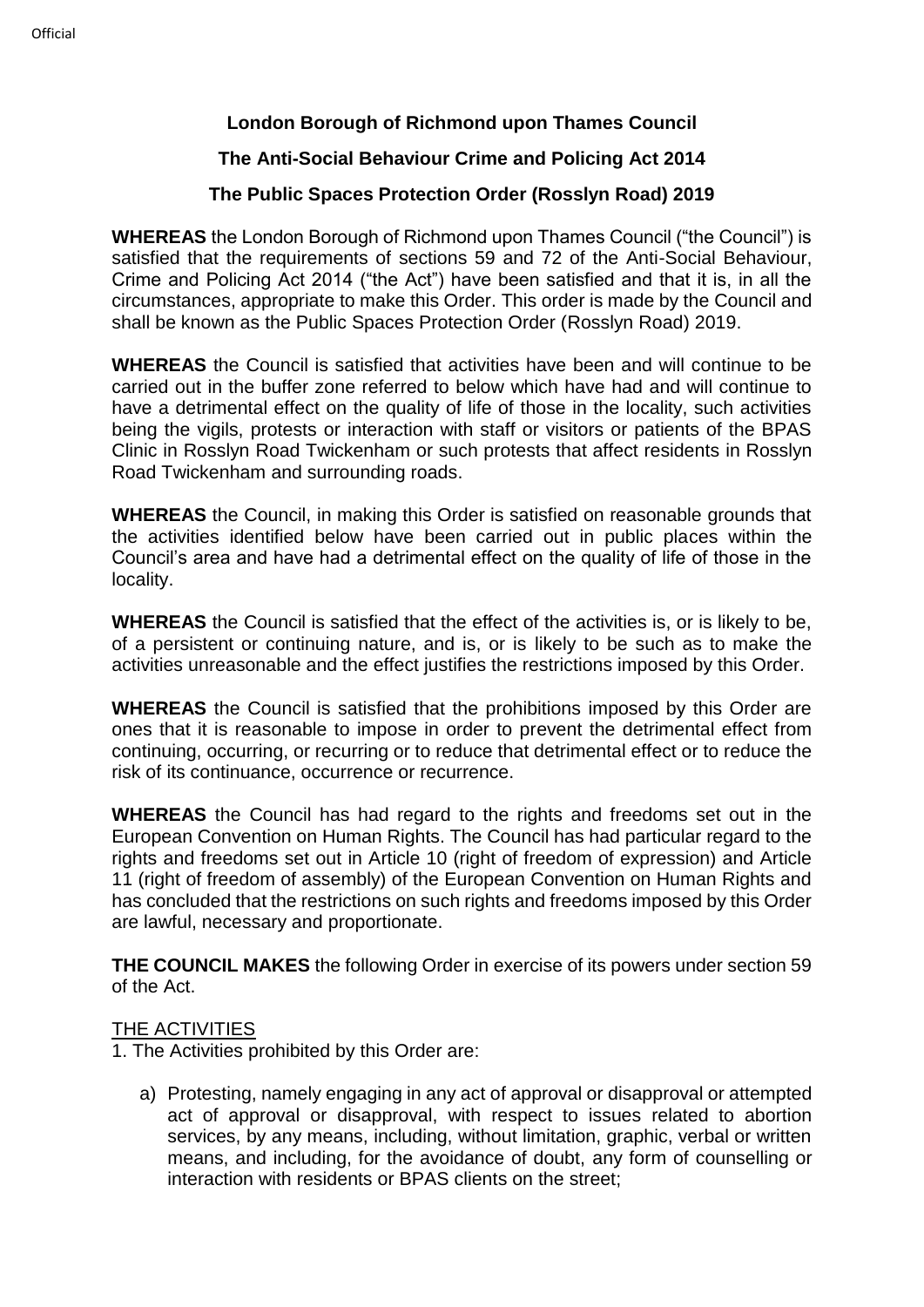- b) Interfering or attempting to interfere, whether verbally or physically, with a BPAS client or member of staff;
- c) Intimidating or harassing, or attempting to intimidate or harass, a BPAS client or a member of staff;
- d) Recording or photographing a BPAS client or member of staff of the clinic whilst they are in the buffer zone; or
- e) Displaying any text or images relating directly or indirectly to the termination of pregnancy.

#### THE PROHIBITION

2. A person shall not engage in any of the Activities anywhere within the buffer zone as shown with a red boundary on the attached map labelled 'The buffer zone'.

#### **DEFINITIONS**

3. In this Order the following words or phrases are defined as follows:

'**Buffer zone'** means the area outlined in a red boundary on the attached map and marked 'buffer zone' for the Public Spaces Protection Order (Rosslyn Road) 2019;

**'Protesting'** means being in the buffer zone (whether by yourself or with others) and engaging in any act of approval or disapproval or attempted act of approval or disapproval, with respect to issues related to abortion services, by any means, including, without limitation, graphic, verbal or written means, and including, for the avoidance of doubt, prayer or counselling;

**'Displaying any text or images relating directly or indirectly to the termination of pregnancy'** includes but is not limited to, imagery or textual references to abortion, baby, babies, mum, womb, foetus, soul, kill, hell, murder;

**'Member of staff'** includes any employee, agent or contractor of the BPAS Clinic situated in the buffer zone;

**'BPAS Client'** includes any patient or visitor to the BPAS Clinic in Rosslyn Road Twickenham.

#### REQUIREMENTS

4. A person who is believed to have engaged in a breach of this order or anti-social behaviour within the buffer zone, is required to give their name and address to a police officer, police community support officer or other person designated by the Council.

5. A person who is believed to have engaged in a breach of this order, or in anti-social behaviour within the buffer zone, is required to leave the area if asked to do so by a police officer, police community support officer or other person designated by the Council.

#### PERIOD FOR WHICH THIS ORDER HAS EFFECT

6. This Order will come into force at midnight on [INSERT DATE]

7. This Order will expire at midnight on [INSERT DATE].

8. At any point before the expiry of this three year period the Council can extend the Order by up to three years if they are satisfied on reasonable grounds that this is necessary to prevent the activities identified in the Order from occurring or recurring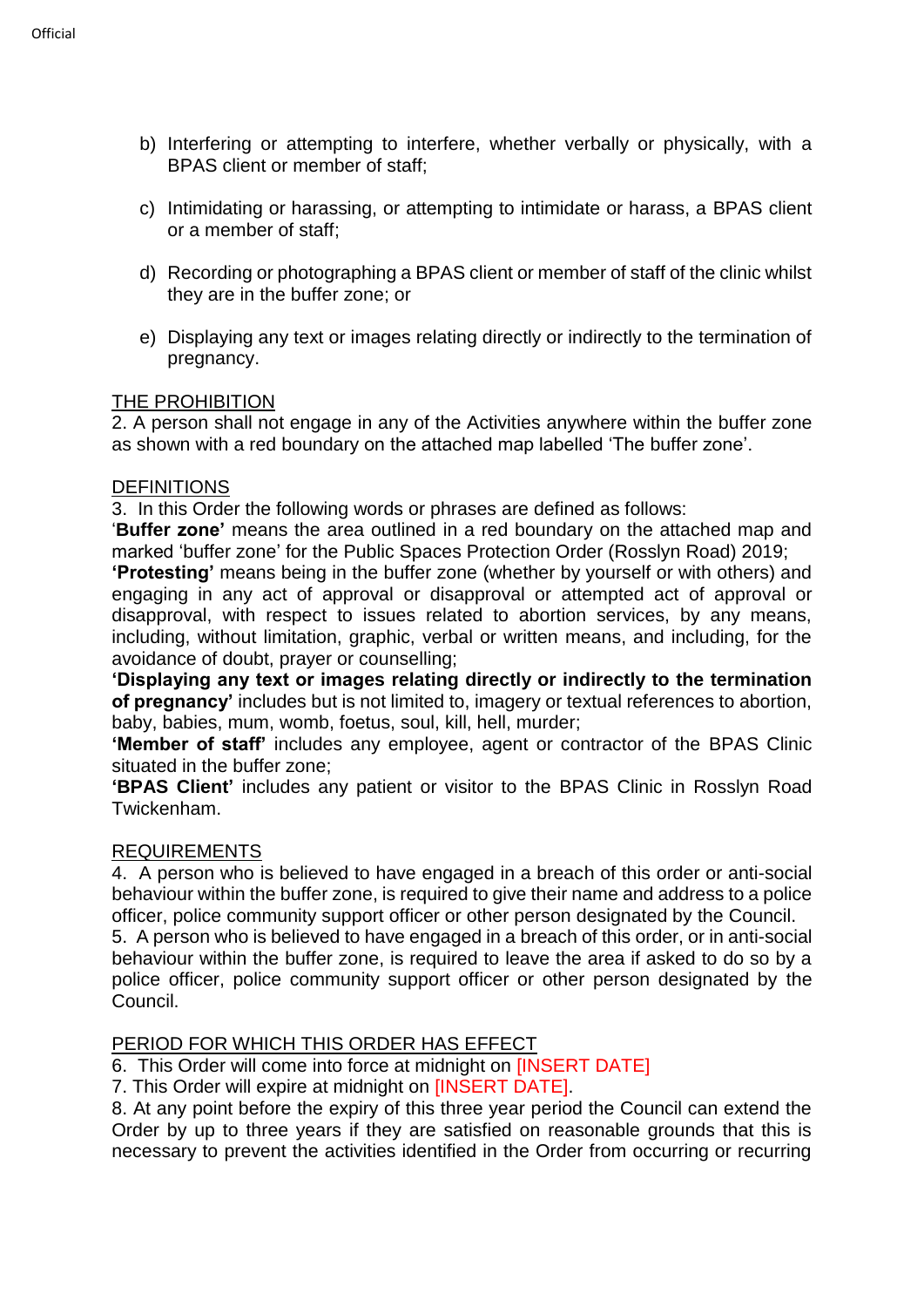or to prevent an increase in the frequency or seriousness of those activities after that time.

### **OFFENCES**

9. Section 67 of the Anti-Social Behaviour Crime and Policing Act 2014 says that it is a criminal offence for a person without reasonable excuse – (a) to do anything that the person is prohibited from doing by a public spaces protection order, or (b) to fail to comply with a requirement to which the person is subject under a public spaces protection order.

10. A person guilty of an offence under section 67 is liable on summary conviction in the Magistrates Court to a fine not exceeding level 3 on the standard scale.

#### FIXED PENALTY

11. A constable, police community support officer or council enforcement officer may issue a fixed penalty notice to anyone he or she believes has committed an offence under section 67 of the Anti- Social Behaviour, Crime and Policing Act. You will have 14 days to pay the fixed penalty of £100. If you pay the fixed penalty within the 14 days you will not be prosecuted.

#### APPEALS

12. Any challenge to this order must be made in the High Court by an interested person within six weeks of it being made. An interested person is someone who lives in, regularly works in, or visits the buffer zone. This means that only those who are directly affected by the restrictions have the power to challenge it. The right to challenge also exists where an order is varied by the Council.

13. Interested persons can challenge the validity of this order on two grounds, as follows: (a) that the Council did not have power to make the order, or to include particular prohibitions or requirements; or (b) that one of the requirements of the legislation has not been complied with.

14. When such an application is made, the High Court can decide to suspend the operation of the order pending the Court's decision, in part or in totality. The High Court has the ability to uphold the order, quash it, or vary it.

Dated………………………………….. **IN WITNESS WHEREOF THE COMMON } SEAL OF THE MAYOR AND BURGESSES } OF THE LONDON BOROUGH OF } RICHMOND UPON THAMES }** was hereunto affixed and this document<br>thereby executed as a Deed<br>in the presence of thereby executed as a Deed **}** in the presence of **}**

**Authorised Signatory**